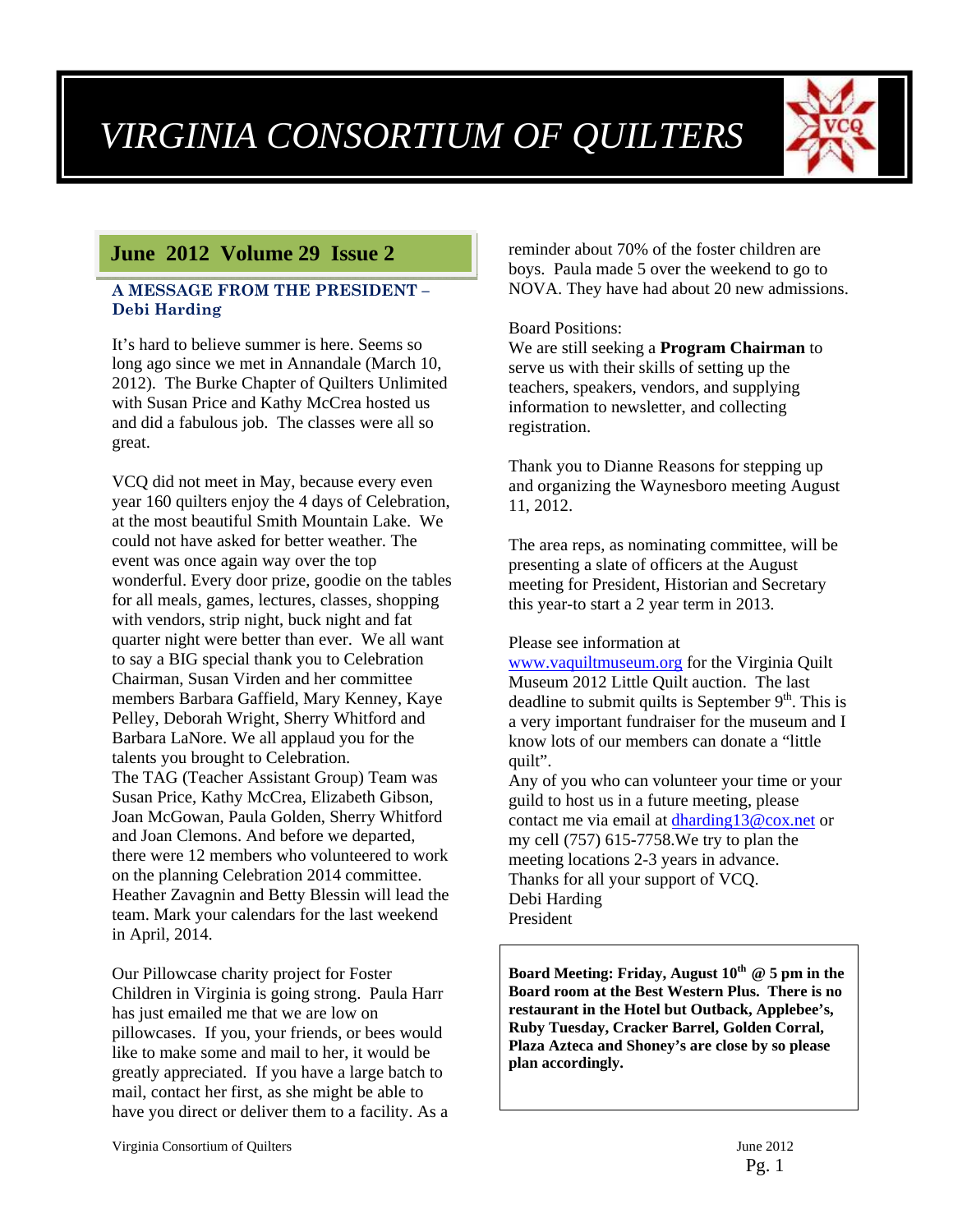*MEET YOUR BOARD OF DIRECTORS* **President** *Debi Harding 757‐615‐7758* debi.harding@wellsfargo.com **Vice President Kathy McCrea**  kathy.mccrea@cox.net **Secretary Susan Price**  sueprice@cox.net **Treasurer Faye Hannah**  quilterfaye@cox.net **Membership Betty Blessin**  bblessin@triad.rr.com **Historian Joan McGowan** 703-323-6048 joquilter@aol.com

#### *Programs -* **Open Position**

*Facilities-* **Open Position** 

**Newsletter Heather Zavagnin**  queennefri@aol.com

**Print Publicity Heather Zavagnin**  queennefri@aol.com

**Webmistress Mary Grogan**  webmistress@vcq.org

**Documentation Kitty Bull** 804-748-8504 krabul@earthlink.net

**Celebration 2014 Betty Blessin**  bblessin@triad.rr.com **Heather Zavagnin**  queennefri@aol.com

#### **Area Representatives**

**One** - Northern VA **Joan McGowan** 703-323-6048 joquilter@aol.com

**Two – Northern Shenandoah Valley Dianne Reasons** dreasons@ntelos.net

**Three – Roanoke/Southern Shenandoah Valley Open Position** 

**Four ‐ Charlottesville‐Lynchburg, Culpeper. Deb Schupp** debschupp@mindspring.com

**Five** - Richmond **Karen DuMont** 804-233-7750 *kmdumont@comcast.net*

**Six ‐ Fredericksburg Betty-Lee Stickler** 804-435-2574 *bpsmimi@sticklers.com*

**Seven ‐ Southwest Betty Blessin**  bblessin@triad.rr.com

**Eight ‐ Peninsula Bonnie Timm** 757-483-4909

**Nine** - Tidewater **Debi Harding** 757-615-7758 debi.harding@wellsfargo.com

#### **Advertising for Newsletter & Roster**

|                                                        | Newsletter | Roster  |  |
|--------------------------------------------------------|------------|---------|--|
| <b>Business Card</b>                                   | \$10.00    | \$20.00 |  |
| $\frac{1}{4}$ Page                                     | 15.00      | 30.00   |  |
| $\frac{1}{2}$ Page                                     | 30.00      | 60.00   |  |
| Full Page                                              | 50.00      | 100.00  |  |
| <b>Inside Back Page</b>                                |            | 125.00  |  |
| Classified Ad (50 word max – Newsletter only) \$5.00 – |            |         |  |
| available ONLY to VCQ Members                          |            |         |  |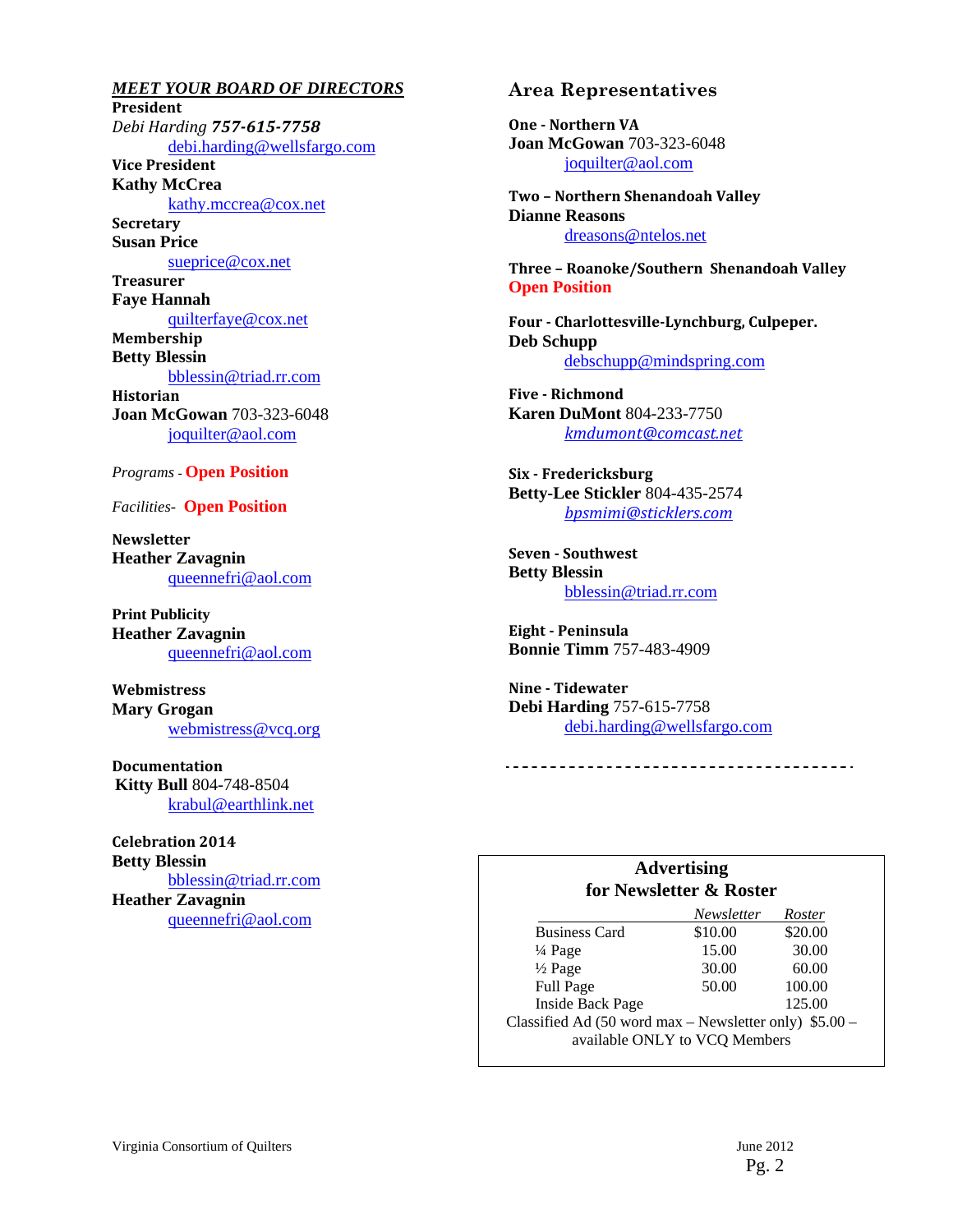#### **VCQ General Meeting Annandale, VA March 10, 2012**

The meeting was called to order at 12:50 PM. Debi Harding, President, thanked Burke Quilters Unlimited for hosting and reminded members that we need locations for meetings in 2013 and beyond. The minutes were reviewed and 1 correction was noted. A motion to accept the minutes was made, seconded and approved. Thinking of you cards were circulated for Debbie Schupp, Norma Harris, and Jean Kruger. Elsie Harriman, founding member of VCQ (age 81) is having some health issues.

The treasurer's report and proposed budget were presented by Kathy McCrea for Faye Hannah who was unable to attend. There were no questions. Motions were made and approved to accept the report and approve the proposed budget. There are 2 teachers today with merchandise for sale. For our current charity project, pillowcases for foster children, we made almost 200 cases in November. Another 100 were sent home with members for completion. Paula Harr distributed the first 150 through 5 agencies around the state just before Christmas. Additional cases were given today to members to distribute to agencies in Roanoke, Lynchburg, Woodbridge, Radford, and Richmond. When making cases, keep boys in mind – we are in need of boy/age appropriate fabrics. All cases must be washed, ironed and folded and placed in quart size plastic bags.

Susan Virden reported on Celebration coming up in April. There are 5 openings remaining. Susan has block lotto kits available for \$3.00 each. For each block you make, your name goes into a drawing to win a set of blocks. Please bring your silent auction items; whoever contributes the item that brings in the most money will win a prize. Don't forget dollar night, fat quarter night, and Saturday night strippers! See your Celebration brochure for more information about these activities. The challenge this time is to make a quilt for the Alzheimer's Art Quilt Initiative; quilts can be no bigger than 9 x 12". A winner will be chosen by Viewer's Choice. Registration will be in the new Welcome Center - the first building when you enter the 4-H center. There may still be some construction at the front of the auditorium area. Mary Grogan, web mistress, discussed a technical glitch with email blasts; some members (just a few) are getting an empty email. She needs help from members to figure out the problem; anyone who has received an empty email and is willing to help Mary troubleshoot, please let her know. We hope to send the roster via email next year. You can reach Mary via email, either at info@vcq.org or wemistress@vcq.org.

The next newsletter deadline is June 15. Newsletter editor Heather Zavagnin's email address is queennefri@aol.com.

Betty Blessin, membership coordinator, reports that we have 248 members as of March 10. Since January, 44 are renewals and 10 are new. Betty will be sending new member packets to some people who haven't received them yet.

Reminders: We have several positions to fill including Programs Chair and Facilities Chair. We need members to step up to fill these positions. Our August meeting will be in Waynesboro, and November will be in Martinsville to coincide with the Piedmont Arts Association quilt exhibit curated by Linda Fiedler. We would like to return to Blackstone, possibly next year.

Kitty Bull talked about the Virginia Quilt Museum and Documentation. Luray will be hosting a Documentation Day, tentatively scheduled for September, as part of their  $200<sup>th</sup>$  anniversary celebration. If you would like to host a local documentation day, Kitty will walk you through the process. As a guild, we should be working to document VCQ President's quilts. VQM is looking for donations of little quilts for fund raising; there are 3 collection times for the year – March, June and September.

Our last charity project was making quilts for the Virginia Memorial Quilt Project. The VMQP is sponsoring a Celebration of Life for a Virginia soldier event in June. Heather Zavagnin will attend for VCQ. Joan McGowan, historian, will have a table a Celebration to display brochures and memorabilia from past Celebrations, including nametags and favors.

A vote was called for the 3 positions that were up for election last November; there was not a quorum at that meeting so the vote was postponed till March. The positions and nominees are: Kathy McCrea for Vice President, Faye Hannah for Treasurer, and Betty Blessin for Membership Coordinator. It was moved, seconded and approved that the slate be accepted. In November we will be electing a President, Secretary and Historian. If you are interested in any of these positions or know someone who would be a good candidate, give any suggestions to area representatives who will make up the nominating committee.

Final announcements: help yourself to remaining bookmark favors in the lobby; the QU raffle quilt tickets are available for \$1 or 6 for \$5 for the show in June.

The meeting was adjourned at 1:40 PM.

Respectfully submitted,

Susan Price, Secretary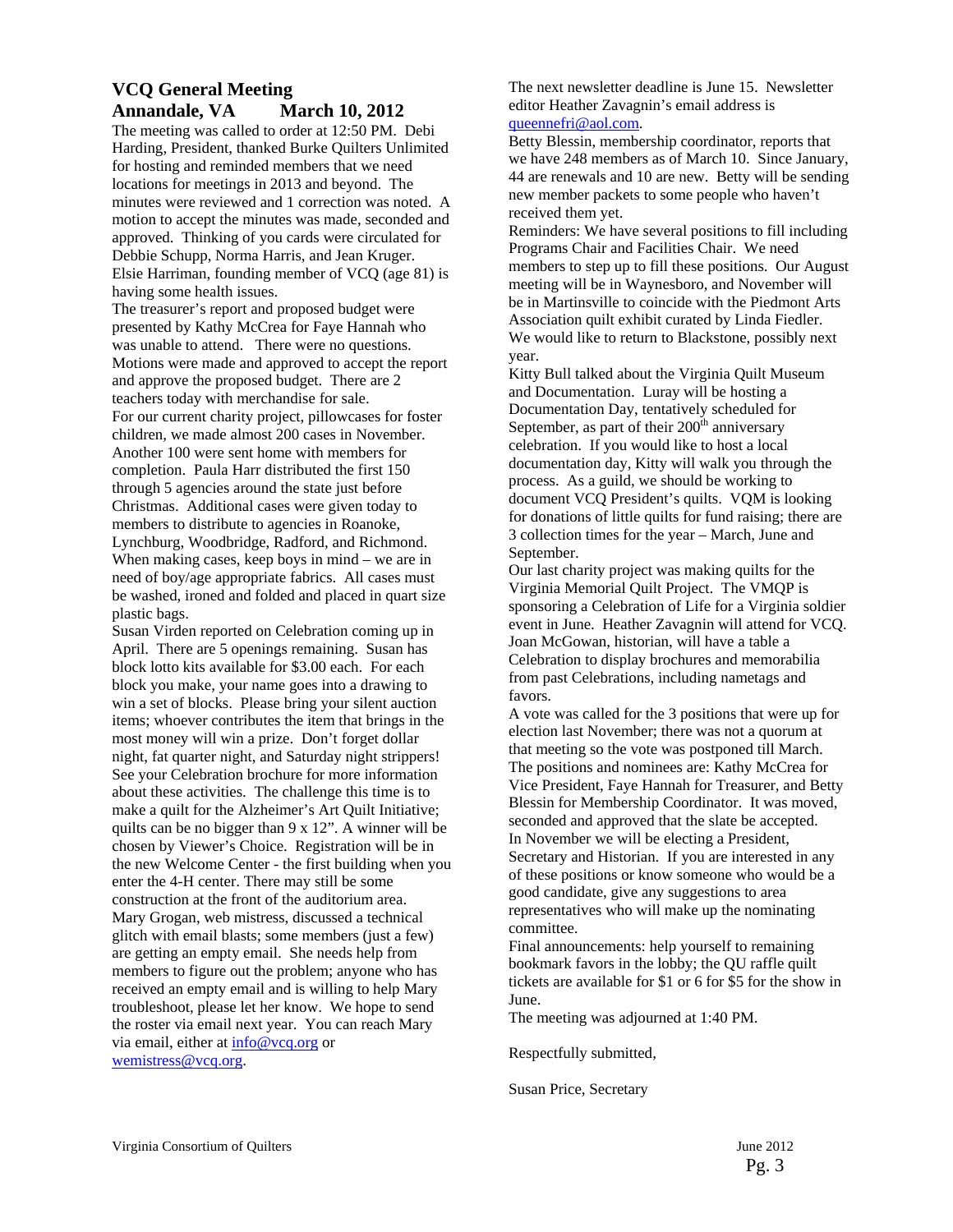**The current newsletter and past newsletters can be viewed and downloaded from the VCQ website at www.vcq.org**

 **Please contact Heather Zavagnin, queennefri@AOL.com or (770)845-5190, or Mary Grogan at webmistress@vcq.org if you are having trouble downloading a copy from the website or if you wish to receive a paper copy of the newsletter thru the US Postal Service.** 

 **If your current physical and/or email address needs to be updated, please fill out the application for membership form at the back of the newsletter or download from the website and send to Betty Blessin, the Membership Coordinator.** 

#### **Calendar of Events July 11 - 14, 2012 Virginia Quilting Embroidery Conference (VQEC)**  groups.yahoo.com/group/VQEC

**July 12 - 15, 2012 Quilt Shop Rally** Rolling Through the Blue Ridge

#### **July 18 - 21, 2012 Quilts in the Country 2012**

Location: Virginia Horse Center Hours: 11 am - 9 pm, Admission Free to Public. www.RPQG.com

#### **September 8, 2012 Quilt Day in Luray**

 Bunnie Jordan, noted quilt historian and appraiser will show slides of the important vintage quilts of Virginia and discuss her personal collection. Bunnie is co-author of the book "Quilts of Virginia the Birth of America through the Eye of a Needle".

 In the afternoon, Ms. Jordan will host a quilt discovery session. Each participant should bring one vintage quilt, and Bunnie will discuss aspects of the design, fabrics, and era in which it was made. You'll not only learn about your quilt, but all the others as well. Pre-registration required, \$15 per person, limit 24.

 Paula Golden, president of the Virginia Quilt Museum will talk about how to care for antique quilts and Kitty Bull, for the VA Quilt Documentation Project, will discuss why and how you should document your family quilts. For more information, call Susan Rocke at 540-743-5810 or go to www.shenandoahmoon.com

## **Calendar of Events Cont'd**

**September 29 - 30, 2012 Old Church Gallery Quilters Guild Quilt Show** Hours: Saturday: 9 - 5, Sunday: 12 - 5 Admission is \$3, kids under 12 free.

#### **October 4 - 8, 2012 Tour de Quilt**

A Quilter's Tour of Central Virginia. www.tourdequilt.com

**November 9 - 18, 2012 Quilters' Quest** Shop Hop in Maryland and Northern Virginia www.quiltersquest.org/

### **VCQ Events:**

**November 10, 2012** Martinsville

The following are the **Deadline Dates** for item submissions **to the newsletter staff**:

Material can be sent electronically (preferred) to queennefri@aol.com OR mailed to: Heather Zavagnin, 87 White Oak Landing Rd, King William, VA 23086:

**Sept 14<sup>th</sup> 2012** for the Nov  $10^{th}$ meeting Martinsville

We will now send all VCQ emails from info@vcq.org, rather than the personal email address of our Newsletter Editor. Please check your spam settings to always allow email from info@vcq.org. We will no longer be sending emails from krabul@comcast.net.

Thank you to everyone who is now receiving newsletters and announcements from VCQ by email. You are saving our organization significant money, and making your Newsletter Editor's job go much faster!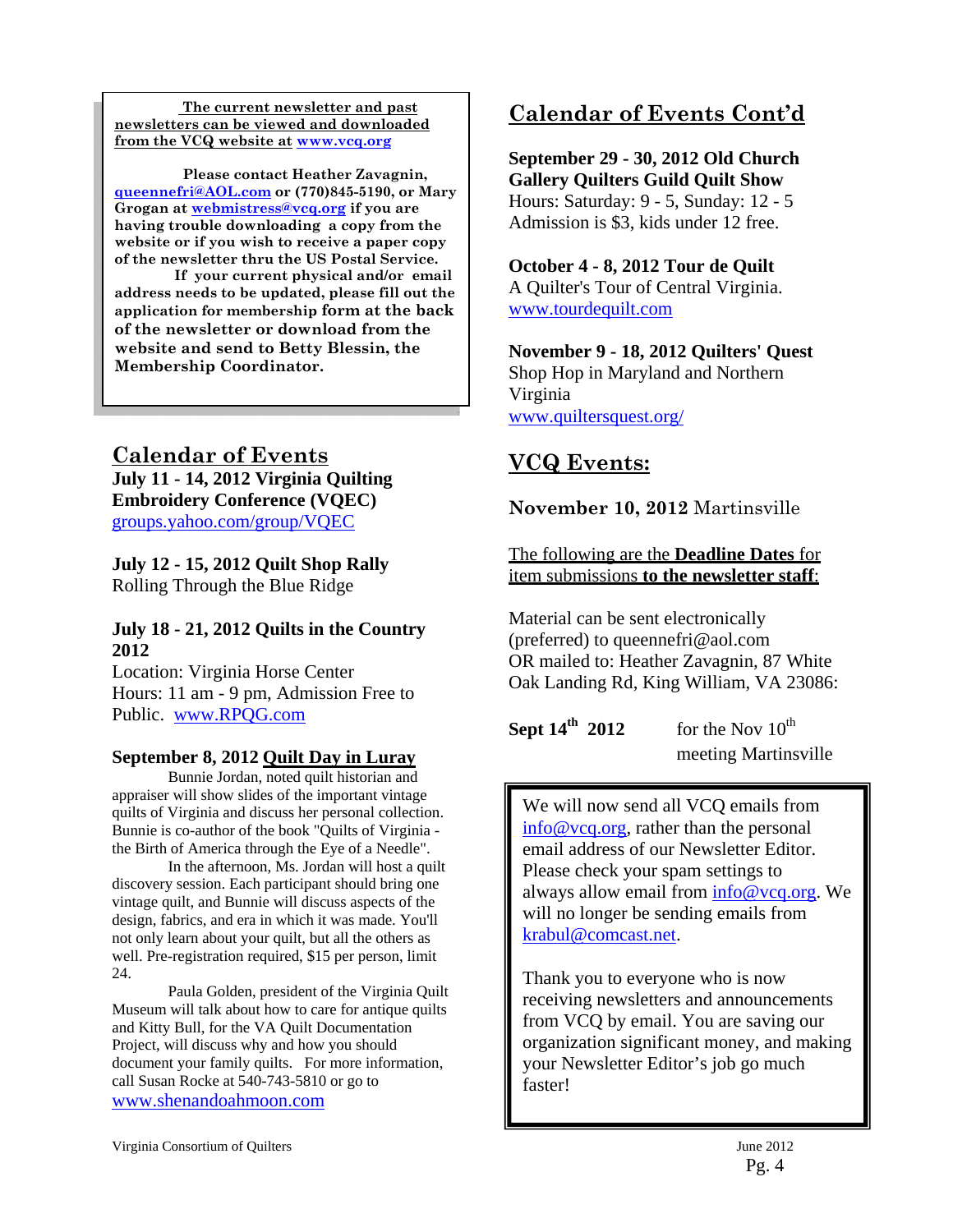

 301 South Main Street, Harrisonburg, Virginia 22801 (540) 433-3818 www.vaquiltmuseum.org

#### Designated the "**official quilt museum of the Commonwealth**" by the General Assembly

#### **May 22--August 18: Exhibit, "Collections and Creations: Quilts of Hazel Carter"**

May 22 - July 18: Exhibit, "This is a Quilt" by Studio Art Quilt Associates (SAQA)

**July 14:** Ouilt Study Roundtable, with a presentation by Bunnie Jordan and Hazel Carter on Signature Quilts.

#### **Join Quilt Guilds all over Virginia to raise funds for the Virginia Quilt Museum!**

Create a small Christmas quilt that is no larger than 6 inches and send it to the Virginia Quilt Museum by **July 31, 2012**. Visitors to the Museum will vote on their favorite small quilt ornaments and three quilters will win prizes. The first prize is a \$25 gift certificate, the second a \$15 certificate and the third a \$10 certificate. The certificates can be redeemed in the museum shop. All of the handmade Christmas ornaments will be sold in the museum shop to support museum operations and the preservation of quilts. **Send ornaments, your name and address to Virginia Quilt Museum, 301 S. Main Street, Harrisonburg, Virginia 22801**

#### **VQM's 2012 Quilt Auction - "Little Quilts, Big Talent"**

Thanks to all who have participated this year to help support our state quilt museum by donating a small (no larger than 72'' perimeter) quilt to VQM. This is an opportunity to not only showcase your skill as a quilter to the world but also to help the Museum pursue its mission of celebrating and nurturing Virginia's quilting heritage. There is still time to donate a small quilt for one of the auctions in 2012. Please go to www.vaquiltmuseum.org to learn more about this important fundraiser for the museum and to download your donation form for the 2012 "Little Quilts, Big Talent auction.

**August 10 - August 24:** Little Quilts, Big Talents online auction at Benefit Bidding.

**August 18:** Mrs. Warren's Tea

**August 28--December 15:** Exhibit, "Los Hilos del la Vida~The Threads of Life"

**November 3:** VQM Volunteer Appreciation Day

**December 1:** Victorian Holiday Tea

**Thank you for supporting the preservation and encouragement of quilting.**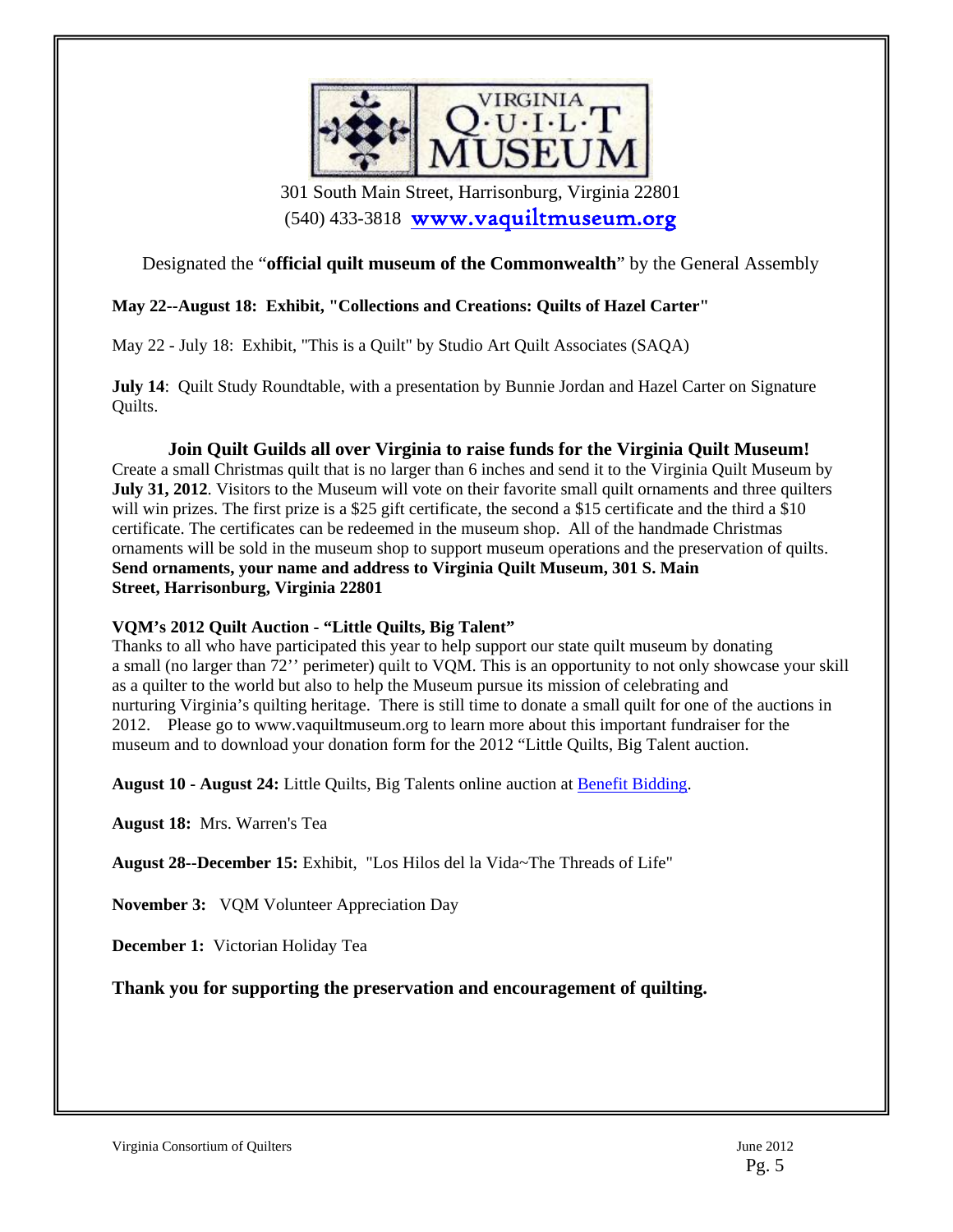# **Virginia Consortium of Quilters 2012 Application for Membership**

| Email address: The email address I understand that I will receive the newsletter electronically unless I<br>check the box below.) |                                                                                                                                                                                                    |                                                                                                                                |                |
|-----------------------------------------------------------------------------------------------------------------------------------|----------------------------------------------------------------------------------------------------------------------------------------------------------------------------------------------------|--------------------------------------------------------------------------------------------------------------------------------|----------------|
|                                                                                                                                   | $( )$ I wish to receive a <i>paper copy</i> of the quarterly newsletter.                                                                                                                           |                                                                                                                                |                |
| period, yours will not.                                                                                                           | Your membership can be paid for multiple years (up to 5 years) with this form. This date will be<br>on your membership card and the mailing label of each newsletter. If dues increase during this |                                                                                                                                |                |
|                                                                                                                                   | () Renewal Amt: \$_________________ (make check payable to "VCQ" and include SASE)<br>(\$20.00 per year up to five years.)                                                                         |                                                                                                                                |                |
|                                                                                                                                   | Renewal Members Only: Please enclose with your payment, application and a self-addressed                                                                                                           |                                                                                                                                |                |
|                                                                                                                                   | stamped envelope (SASE) for your membership card.                                                                                                                                                  |                                                                                                                                |                |
|                                                                                                                                   |                                                                                                                                                                                                    |                                                                                                                                |                |
|                                                                                                                                   |                                                                                                                                                                                                    |                                                                                                                                |                |
| I may be willing to drive others from my area to VCQ meetings. Yes                                                                |                                                                                                                                                                                                    |                                                                                                                                | N <sub>0</sub> |
| Mail to:                                                                                                                          | <b>Betty Blessin, Membership Coordinator</b><br>105 E. Church Street<br><b>Martinsville, VA 24112</b>                                                                                              |                                                                                                                                |                |
| For Membership Only:                                                                                                              | Ck. No.<br>MCard Date:                                                                                                                                                                             | Amt:<br>Exp. Year:<br>Name Tag:<br>$NPacket: \begin{tabular}{ c c } \hline \multicolumn{3}{ c }{\textbf{NP}new} \end{tabular}$ | Area:          |

Rev. 1/7/2012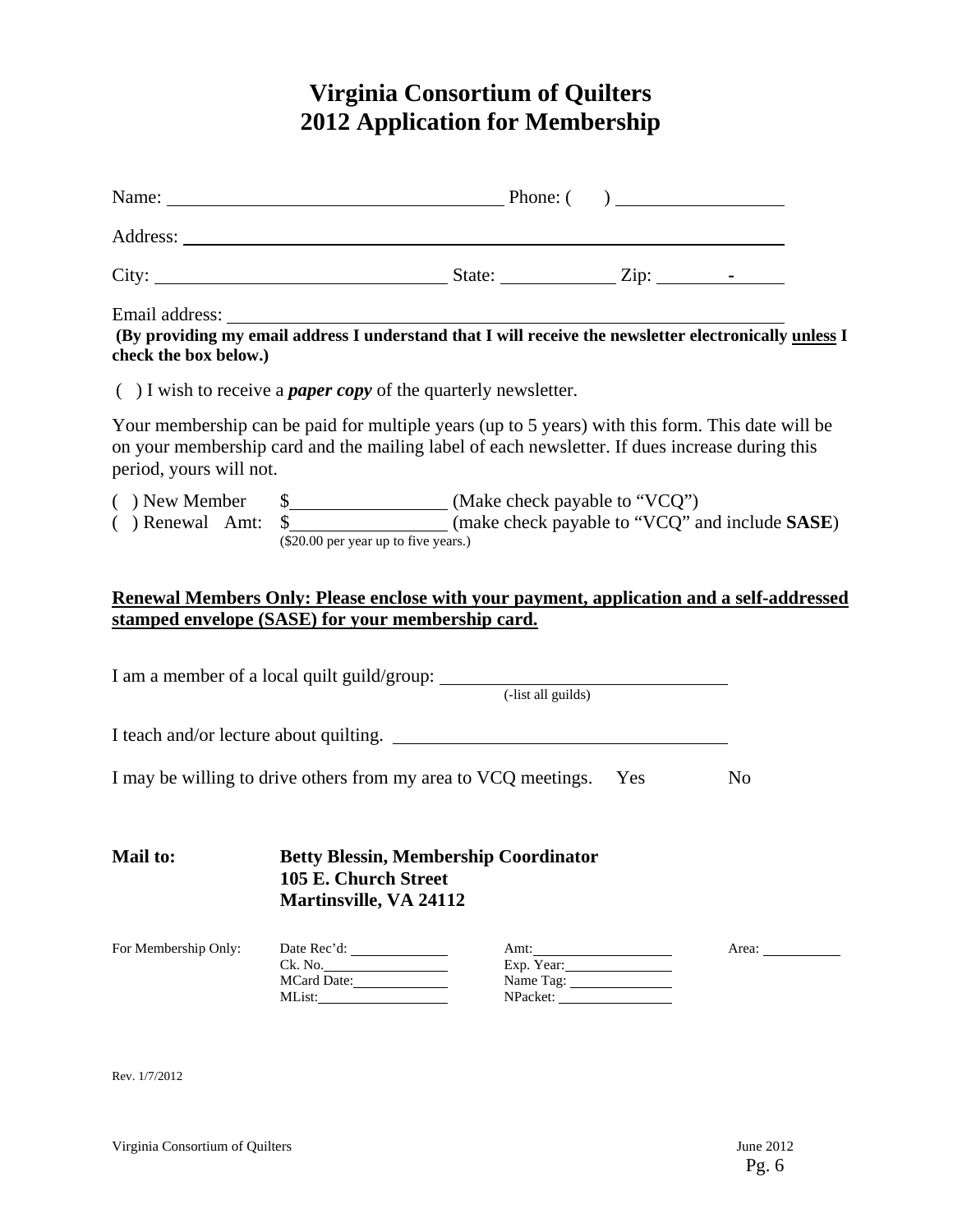### August 11, 2012 Meeting & Workshop in Waynesboro, VA Sponsored by the Augusta Co. Library Quilters

**Accommodations:** Lodging will be at the **Best Western Plus Waynesboro Inn & Suites Conference Center,** 109 Apple Tree Lane, Waynesboro, Virginia, 22980. Tel: 540-942-1100 and Fax: 540-942-1105.

The cost is \$94.99 plus 11% tax for a double room. For three or more persons in a room it is \$10.00 plus taxes each. Make sure to mention **Virginia Consortium of Quilters** when making your reservation. A complimentary full breakfast buffet is included. Also next door to the hotel is a Cracker Barrel. Nearby there is a Waffle House, Golden Corral (they serve breakfast on weekends), and Shoney's. Deadline for room reservation: July 27, 2012.

The hotel has an indoor saltwater pool, fitness center and business center. P. Buckley Moss Museum is ½ mile from the hotel. If you need some fabric in a pinch, the Wal-Mart in Waynesboro still carries fabric.

#### **Directions to the Hotel:**

The hotel is located in Central Virginia at Exit 94 off of I-64, just 30 minutes west of Charlottesville and 5 minutes east of I-81 (Exit 220). Follow I-64 to Exit 94. At top of the ramp, turn right onto Route 340. Follow to Lew Dewitt Blvd. and turn left. At the next stoplight, turn left onto Apple Tree Lane. At the next stop sign, veer to the left. The hotel is on the right past Cracker Barrel.

| <b>Meeting Location:</b> First Baptist Church |  |
|-----------------------------------------------|--|
| 301 South Wayne Avenue                        |  |
| Waynesboro, VA 22980                          |  |
| Phone: 540-949-8187                           |  |

#### **Directions to First Baptist Church from the Best Western:**

Out of the parking area, turn left and at the stop sign, make slight right turn and stay in the right lane to turn right at the stop light onto Lew Dewitt Blvd. Get in the far left land to turn left onto Rosser Avenue (Route 340). Continue on Rosser Avenue to the stop light at the cemetery (approx. 5 lights) and turn right onto Thirteenth Street. Continue three stop signs and turn left onto Wayne Avenue. The parking lot for the church is between  $12<sup>th</sup>$  and  $11<sup>th</sup>$  streets behind and beside the church. The entrance is at the back of the church.

#### *Since we are meeting at the First Baptist Church, we are not allowed to have vendors.*

#### **Notes from Dianne:**

Your registration form and check to VCQ must be **postmarked by Friday, July 27, 2012** to receive the \$10 early registration discount. **Any cancellations must be made by Friday, July 27, 2012 to get a refund.**

Please fill out your registration form completely and don't forget to pick **THREE** classes. Get your registration form in as soon as you get your newsletter, especially if you want your first choice.

*If possible, please enclose a return address label with your form to address a postcard*.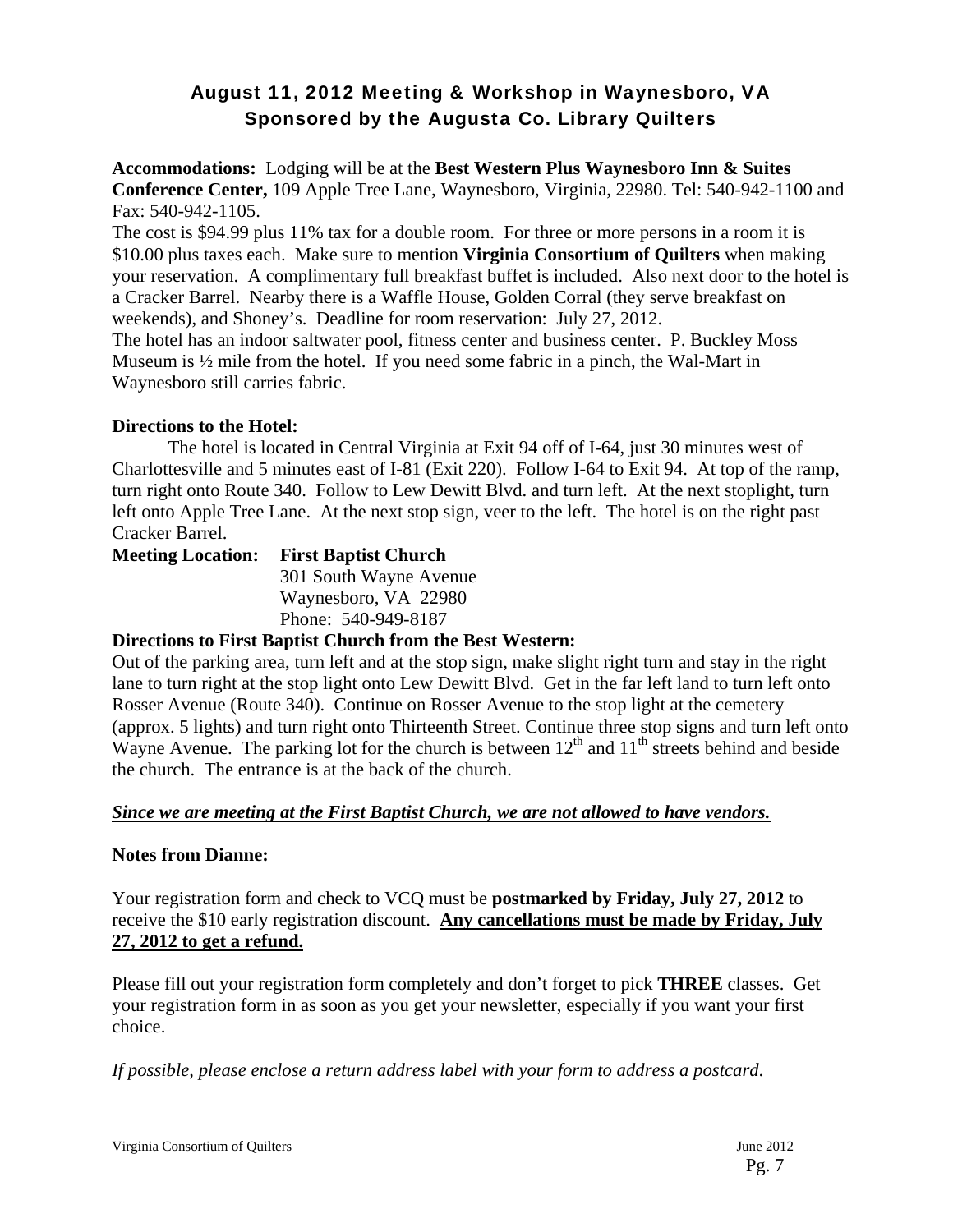#### **You will receive a postcard with your class confirmation; bring your postcard – it is your lunch ticket and entry for the door prize drawing.**

**Wear your nametag** to the meeting so we can put names and faces together.

We will be scheduling meetings all over the state – if you know of any good teachers or vendors, please contact Debi Harding at dharding13@cox.net or **757-615-7758**.

Saturday, August 11, 2012 Meeting Schedule:

| $8:00 - 9:00$ am   | Registration, coffee   |
|--------------------|------------------------|
| $9:00 - N$ oon     | Morning class period   |
| $12:00 - 12:45$ pm | Lunch                  |
| $12:45 - 1:30$ pm  | Business meeting       |
| $1:30 - 3:30$ pm   | Afternoon class period |
| $3:30 - 4:00$ pm   | Show and Tell          |
|                    |                        |

**Workshops/Classes** 

#### **Class A:** *"NICKLE TOTE/PURSE ANYTHING BAG" with Connie Broy*

#### *Skill Level – All skill levels*

**Machine Class** – You have 5"/nickel squares multiplying all over the place and what can I do with them? Here is a great workshop for using a lot of them at a time. One great thing about this tote is all the pockets; somehow we never have enough pockets in a tote. If you start now, you will have all your Christmas gifts made before Halloween.

#### **Supply List:**

 $42 - 5$ " squares or a charm pack ¾ yard fabric for lining and inside pockets 1 ½" yard of **Pellon fusible fleece**  2- ¾" buttons for outside pockets. (optional)  $1 - \frac{3}{4}$ " magnetic closure (& ½" for outside pockets optional) 1 piece of plastic canvas or cardboard  $3\frac{1}{2}$ " x 14" (optional)

#### **There is some homework before class:**

#### **Cut the fusible fleece into the following sizes and label:**

 **Cut 4 – 18 ½" X 14" Cut 1 – 5" wide and width of fabric (about 45" long) Cut 1 – 9 ½" x 14" Cut 2 - 9" squares Cut**  $1 - 5 \frac{1}{4}$  **x**  $7 \frac{1}{4}$  (Homework continued on next page)

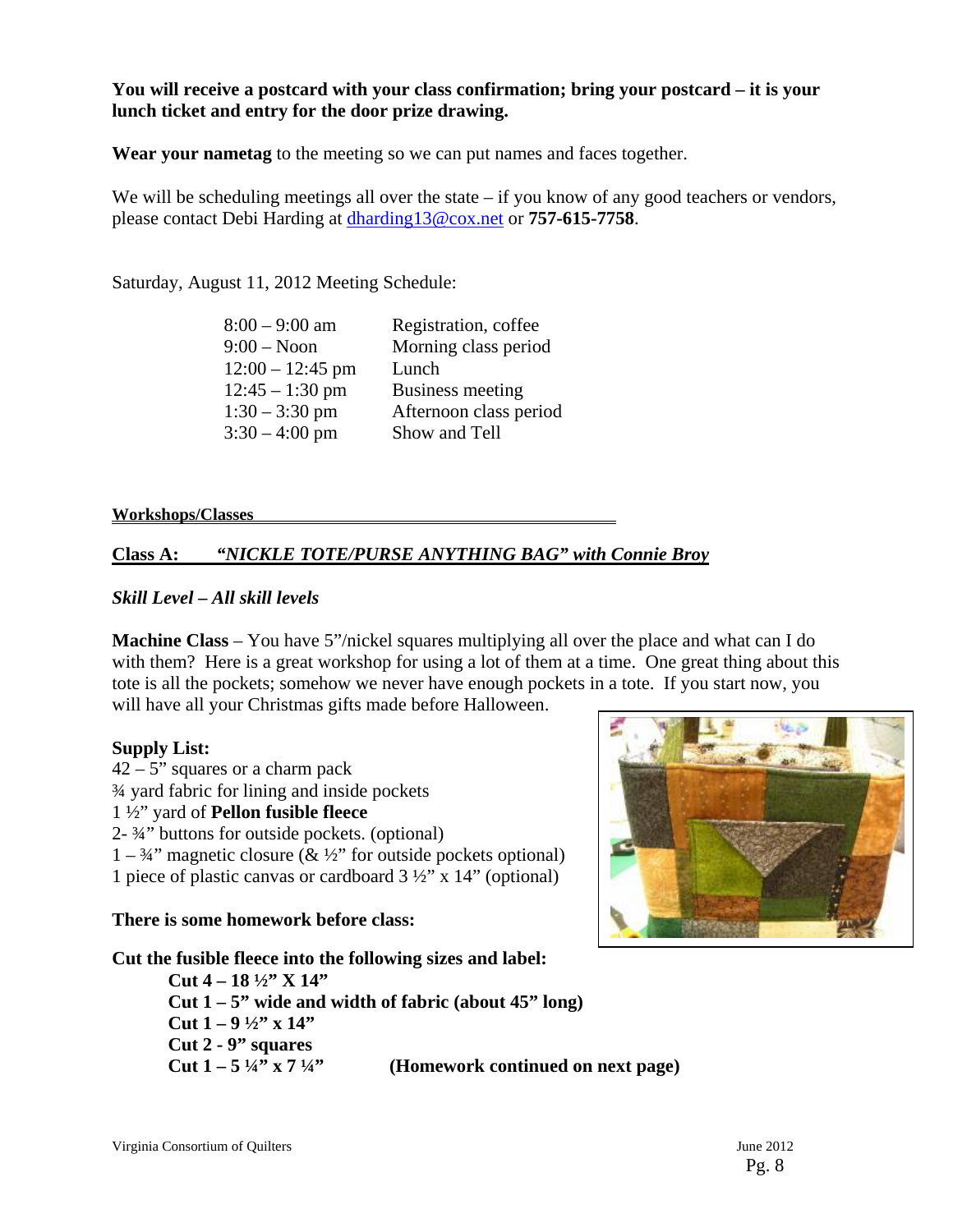#### **Cut the lining fabric into the following sizes and label**

 **Cut 2 - 18 ½" x 14" Cut 4 – 9 ½" squares Cut 1 – 9 ½" x 14" Cut 2 – 5 ½" x 7 ½"** 

Sewing machine in good working order, extension cord, foot pedal, manual, ¼" and open toe feet, filled bobbin, 80/12 or 90/14 needles, seam ripper, thread to blend, Iron and pad, rotary cutter, mat, and ruler, Pliers.

Brief Personal Resume

**About Your Teacher -- Connie Broy** watched her grandmother work her treadle sewing machine and played with her scraps. Her mother & grandmother made her clothes when she was younger. Garment construction and design was her way to have a wardrobe full of designer clothes during her working career. She discovered quilting in 1988 and her first quilt was an original design. She designed the "Spin-Ruler" and had a quilt on the cover of the Traditional Quilter magazine in 1995 and shortly after that began teaching workshops. In 2005 became author of the quilt book, "Camouflage Patchwork". She enjoys creating new and exciting designed quilts that are a little outside the box. Other hobbies include reading, genealogy, knitting, and other crafts.

#### **Class B: Pineapple Blocks Quilt – Trash to Treasure by Josephine Millett**

Pull out that scrap box- so long as the strips are 1-1/2 inch wide they will work. The shortest strip would be only 2-1/2 long. Any and all colors will work. You will need a 2-1/2 inch square for each block. They can be the same color, or make the whole quilt scrappy.

No paper piecing, no foundation to contend with.

The pleasure of making this quilt is the ease of using the Pineapple Tool designed by Gyleen Fitzgerald and they will be available for purchase at the class for \$15.70 which includes the tax. Also available will be

Gyleen's book, Trash to Treasure to give you inspirational ideas for more pineapple quilts. The book is \$20.95 which includes the tax.

**Skill Level** – All skill levels

#### **You will need the following:**

Scraps — lots of them —strips cut 1-1/2 inches wide

2-1/2 squares. One for each block you make. (Can be all one color or different) Several strips of 3 inch wide scraps, or 3 inch squares for corners of pineapple block. Sewing machine with 1/4 inch foot

Usual general sewing supplies: Sewing machine in good working order,

extension cord, foot pedal, manual, 1/4" foot, neutral thread., rotary cutter and mat, iron and ironing surface, and

Pineapple ruler (Will be available to be purchased in class)

**About Your Teacher -- Josephine Millett** is a member of the Board of the Virginia Quilt Museum and a member of the Shenandoah Valley Quilters' Guild. She is a retired banker and has been quilting for the last 20 years, and even though she loves piecing, appliqué is her passion. Josephine loves to share her quilting experience with others and welcomes the opportunity to teach a class at VCQ.

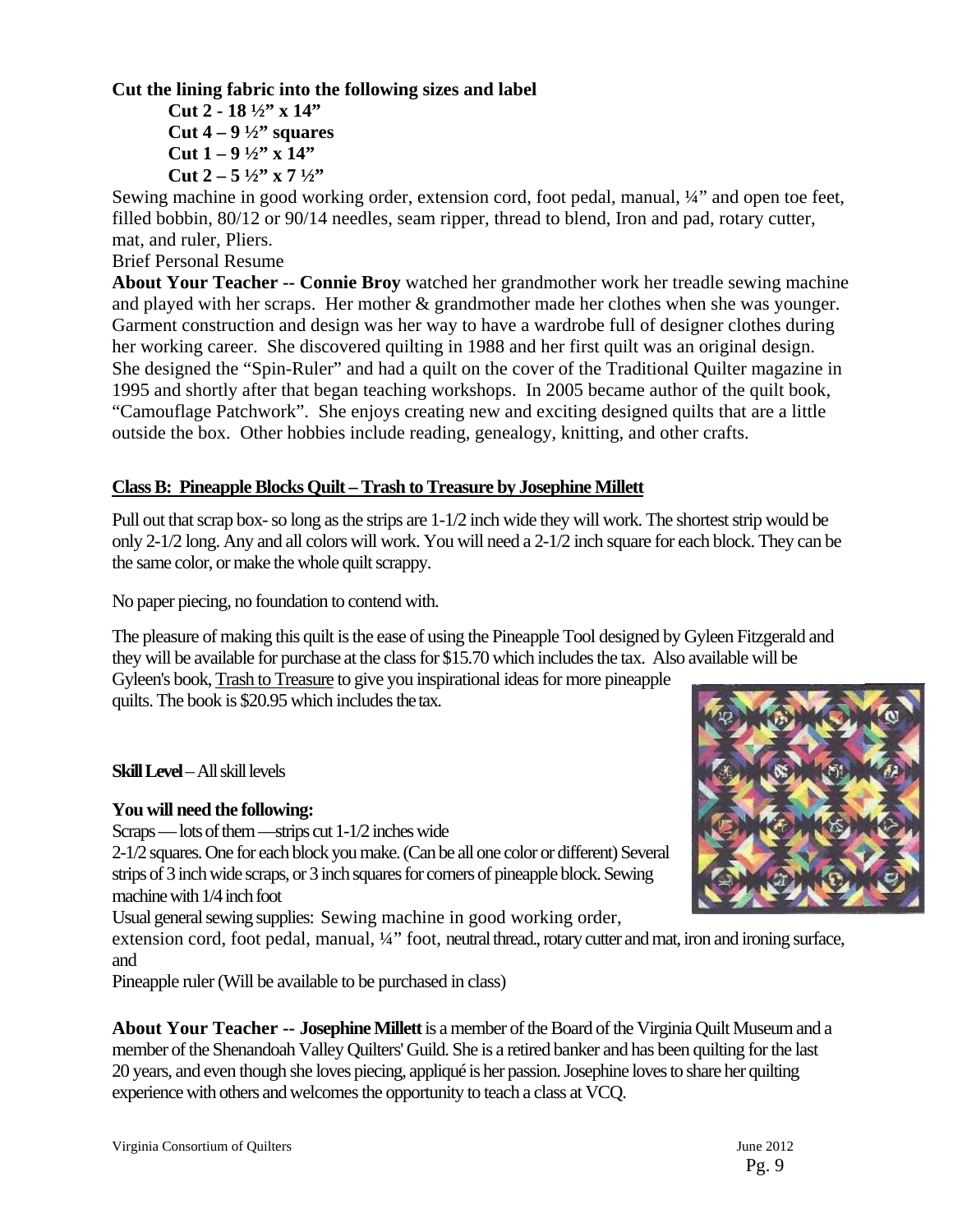#### **Class C: Fabulous Fractures (from the book by Brenda Esslinger) by Kathy Christy**

To quote from her book:

"Fractured quilts are made by taking more than one copy of an image, either a photo transfer or a commercially printed fabric, slicing each copy a bit differently, and then sewing them back together to create an "exploded" image."

Use simple strip piecing techniques to create a stunning one-of-a-kind fractured design from large scale prints or panels.

#### **Skill level:** All levels.

#### **Supply List:**

Fabric panels or large scale prints. You need 4 identical copies of the same image. (I will also have selections of fabric for purchase.) Masking tape (to label rows) Rotary mat, cutter and ruler (at least as long as your fabric piece.) Sewing Machine in good working order Neutral thread Extension cord Iron and ironing mat Fabulous Fractures by Brenda Esslinger—recommended. I will have copies of the book available for purchase. \$20.00



#### **About Your Teacher – Kathy Christy**

I have been quilting since 1984. A native of Elkton, VA, I was fortunate to have lived in Houston from 1972 to 2003 where I was able to attend classes at the Houston International Quilt Festival. I have attended classes every year from 1986 through 2011.

In 2005 I started teaching classes at my Material Dreams Studio in Shenandoah, VA. I am open by appointment for classes and also to sell fabric and books.

I enjoy all types of quilting and all of the steps involved (including binding!)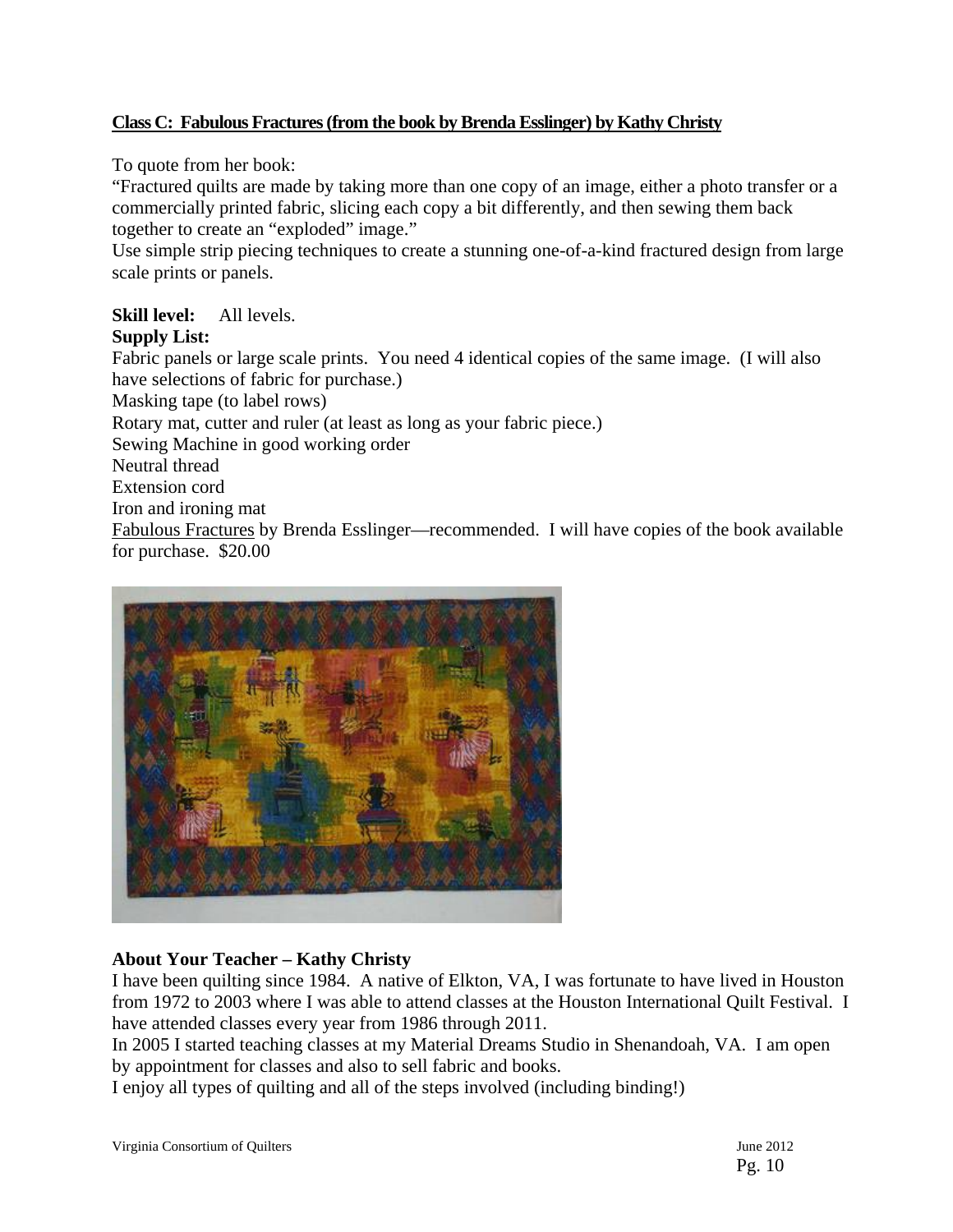#### **Class D: Celtic Knot Pillow by Mary Carlton**

Learn the fascinating art of the Celtic knot. We'll make a simple knot suitable for a pillow.

**Skill Level:** All skill levels

**Supplies needed:** Background square 14" by 14". One fat quarter of a contrasting fabric pre-cut into 1 1/4" bias strips. Bias bars if you have them (I will have some to share). A light box if you have one. Needle and thread for basting. Needle and thread matching the bias strips for appliqué. Your regular hand sewing supplies, scissors, pins etc.



#### **About Your Teacher – Mary Carlton**

I am a graduate of Michigan State University with a degree in Fine Arts. I was originally a painter, but went from that to weaving and then to quilting. I began quilting in 1981. I have been teaching various quilting classes at Shenandoah Sew and Vac in Woodstock for 5 years. I am a member of Shenandoah Valley Quilters Guild and VCQ.

#### **Class E: Come Quilt With Me**

Bring your own project, hand or machine, and sit and quilt with others. This is also a good opportunity to work on pillowcases for our charity project for foster children. Refer to the September 2011 newsletter at www.vcq.org for more information about this project and the project instructions.

#### \*\*\*\*\*\*\*\*\*\*\*\*\*\*\*\*

#### **NOTE FROM THE TREASURER**

Checking Account balance as of 5/18/12 – \$25,799.24

Money Market Account balance as of 5/18/12 – \$10,365.52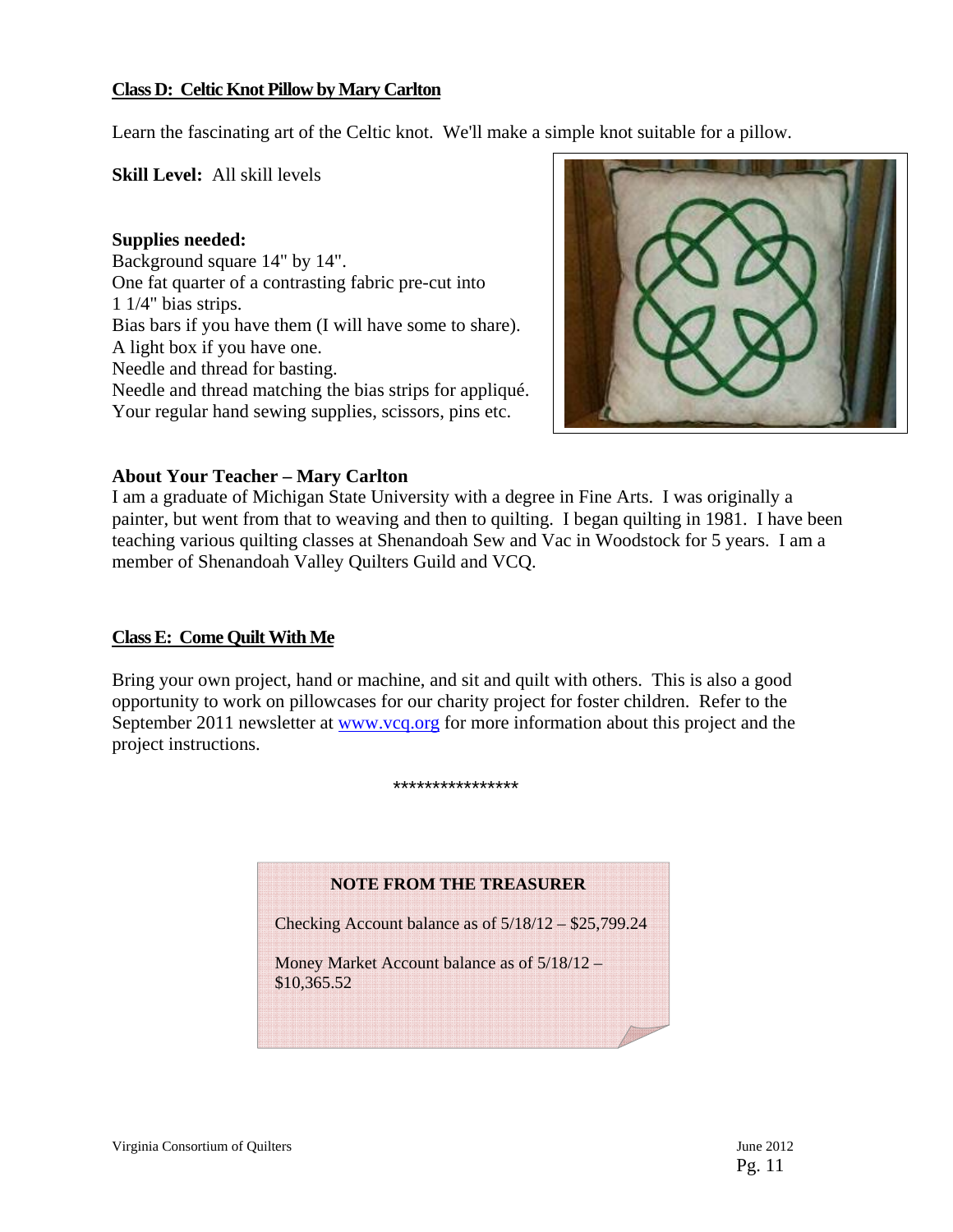#### **SECRET MESSAGE**

#### *Shh.....Quilt For President Debi*

I am in the process of collecting blocks to make a president's quilt for Debbie Harding. I have passed out several kits for blocks and have more. The deadline for returning the blocks to me is the August  $11<sup>th</sup>$  meeting. If you would like to make a block and will not be at the meeting, please contact me and I'll be happy to send you a kit with the directions. I'll have additional kits at the meeting, if you would like to make one. Just plan on bringing 2 3 ½" batik squares to the meeting.

Shh, the details are to be a surprise to Debbie, so even though she will be reading the newsletter, further details will not be shared publicly.

Kathy McCrea VP Home: 703 425 1829 Cell: 585 730 2871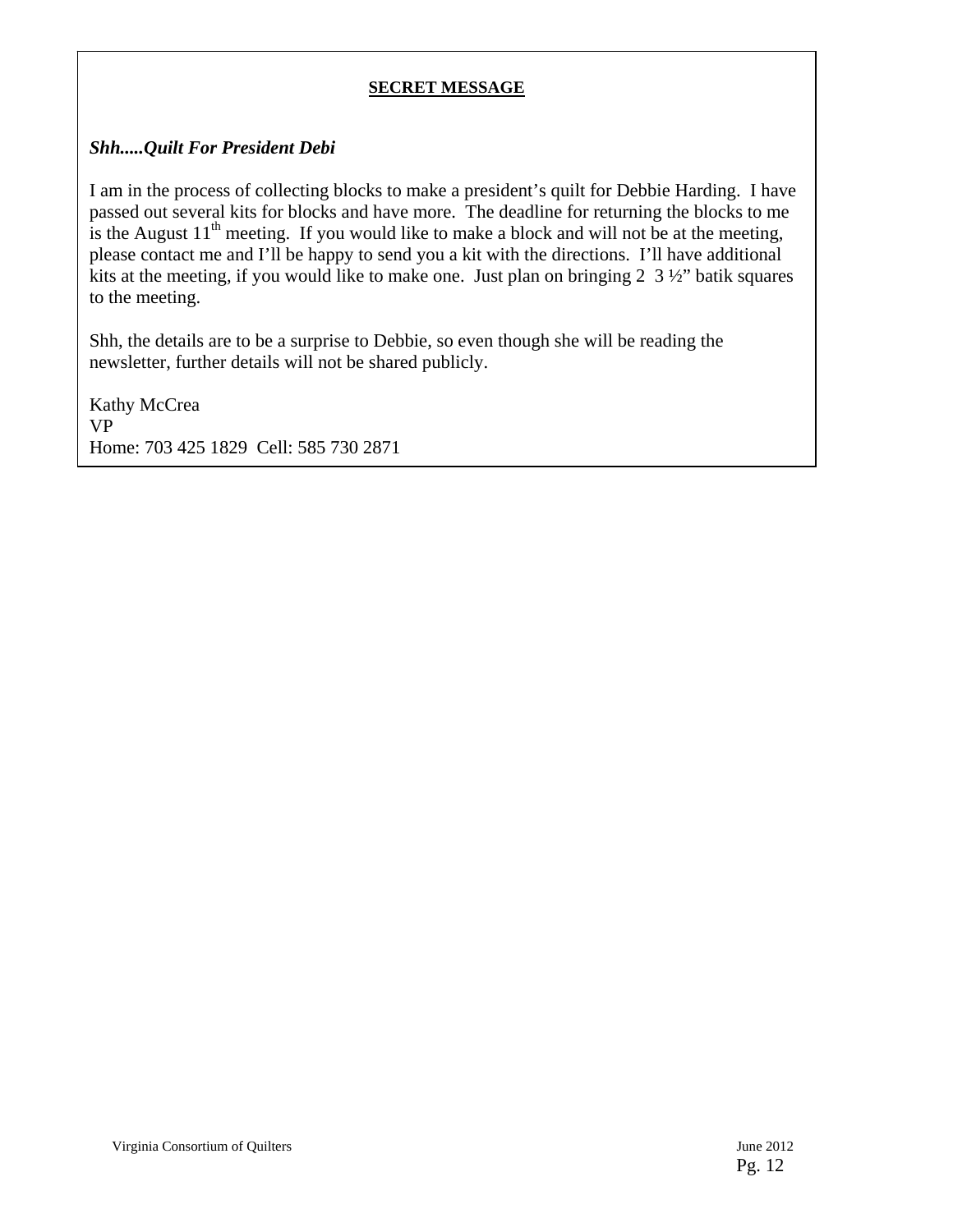#### **VCQ CLASS REGISTRATION FORM**

**Registration form deadline**: To receive the \$10 early registration discount, must be postmarked by *Friday, July 27, 2012.* Please fill out completely and please **PRINT**.

| Name    |       | Member |              | Non-Member |
|---------|-------|--------|--------------|------------|
| Address |       |        |              |            |
|         |       | City   | <b>State</b> | Zip        |
| Phone   | Email |        |              |            |

Choice of Workshop (includes lunch). Circle letters and indicate choice on line.

Class A: Nickle Tote/Purse Anything Bag with Connie Broy

- Class B: Pineapple Blocks Quilt Trash to Treasurer by Josephine Milletts
- Class C: Fabulous Fractures (from the book by Brenda Esslinger) by Kathy Christy
- Class D: Celtic Knot Pillow by Mary Carlton
- Class E: Come Quilt with Me

1st choice and choice and choice and choice and choice and choice and  $\overline{3}$ rd choice

| Cost                                | If postmarked by Jul.<br>27, 2012 | <b>Full cost after</b><br>7/27/2012 |
|-------------------------------------|-----------------------------------|-------------------------------------|
| <b>Member, Workshop</b>             | \$30                              | \$40                                |
| <b>Member, Come Quilt with Me</b>   | \$25                              | \$35                                |
| Non-member, Workshop                | \$45                              | \$55                                |
| Non-member, Come Quilt with Me      | \$35                              | \$45                                |
| Host Guild Non VCQ committee member | \$10** lunch only                 |                                     |

\*\*A host guild non-VCQ committee member may register as a guest only for \$10 to include lunch and the business meeting. A non-VCQ visitor may attend any business meeting only and both must pre-register in order to have an accurate count for lunch.

Amount enclosed:  $\$\$$  Kit fee, if any, is paid to teacher at time of class.

Are you willing to be a class helper? Yes No

Are you bringing a sewing machine to Come Quilt with Me? Yes No

Special lunch requirements: Box lunches with a sandwich will be provided Vegetarian Gluten-free Allergic to Zegetarian

Send class registration form and your check **payable to VCQ** to Dianne Reasons 41 Ashleigh Drive Waynesboro, VA 22980

Questions? Contact Dianne Reasons at 540.942.5948 or dreasons@ntelos.net.